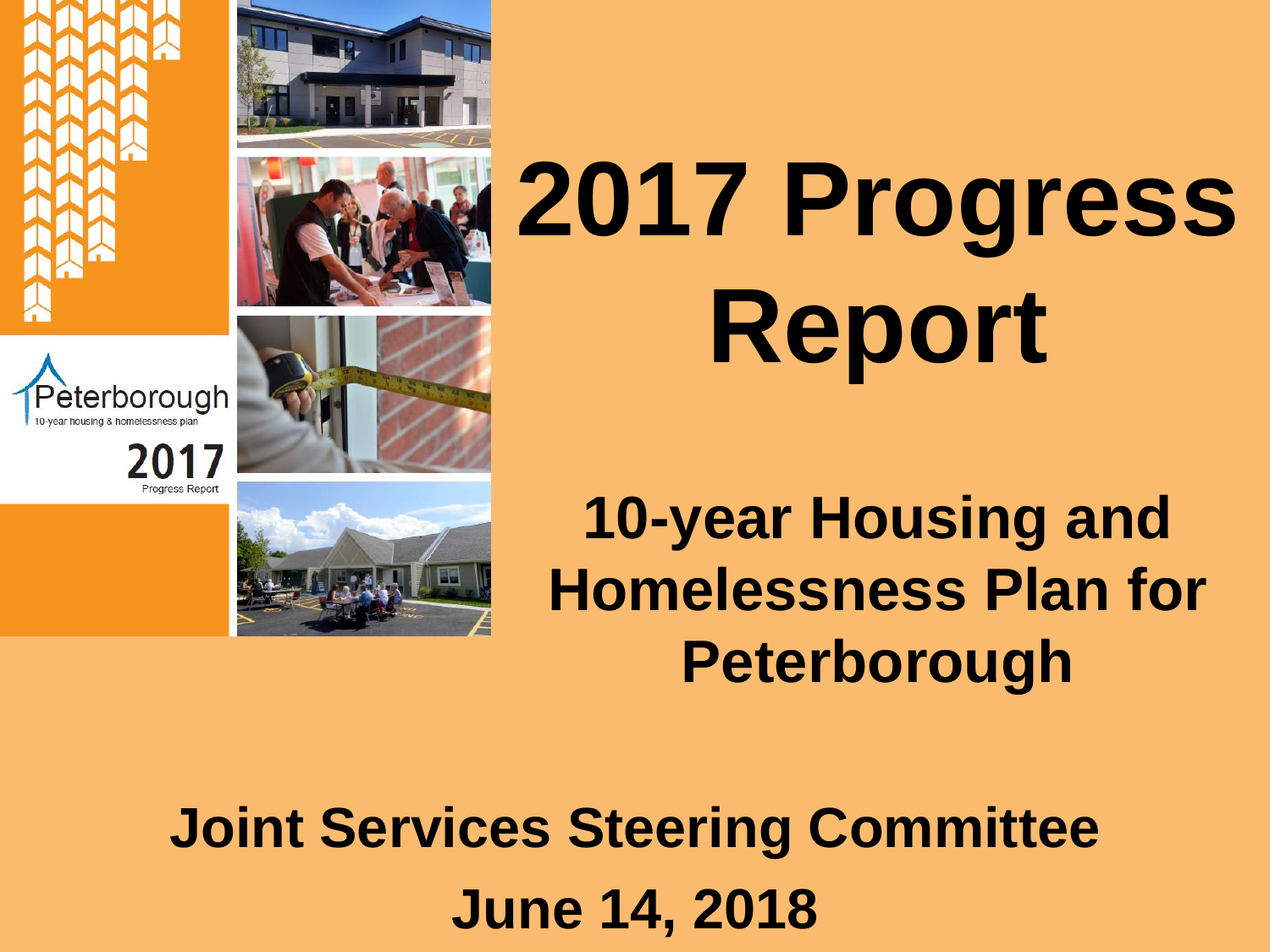## **Background**





- 10-year Housing and Homelessness Plan (Plan)
	- -Approved by City and endorsed by County in 2014
- Housing Services Act requires an annual report on the progress made toward targets in the Plan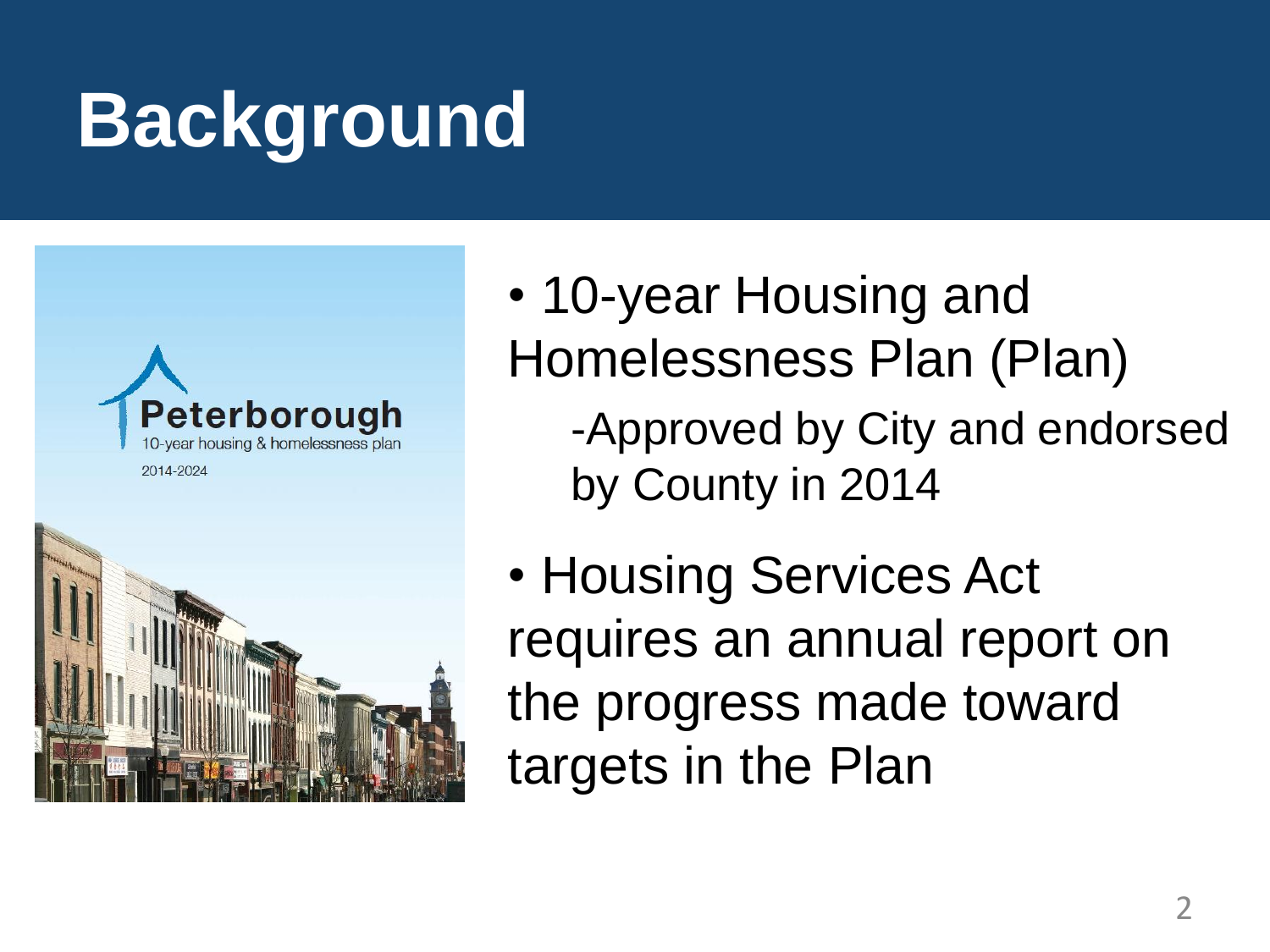## **Vision**



- "We will eliminate long-term homelessness and ensure quality housing that all residents can afford by:
- Engaging those in need;
- Enhancing community and partner involvement; and
- Leveraging resources from the community, the private sector and the government."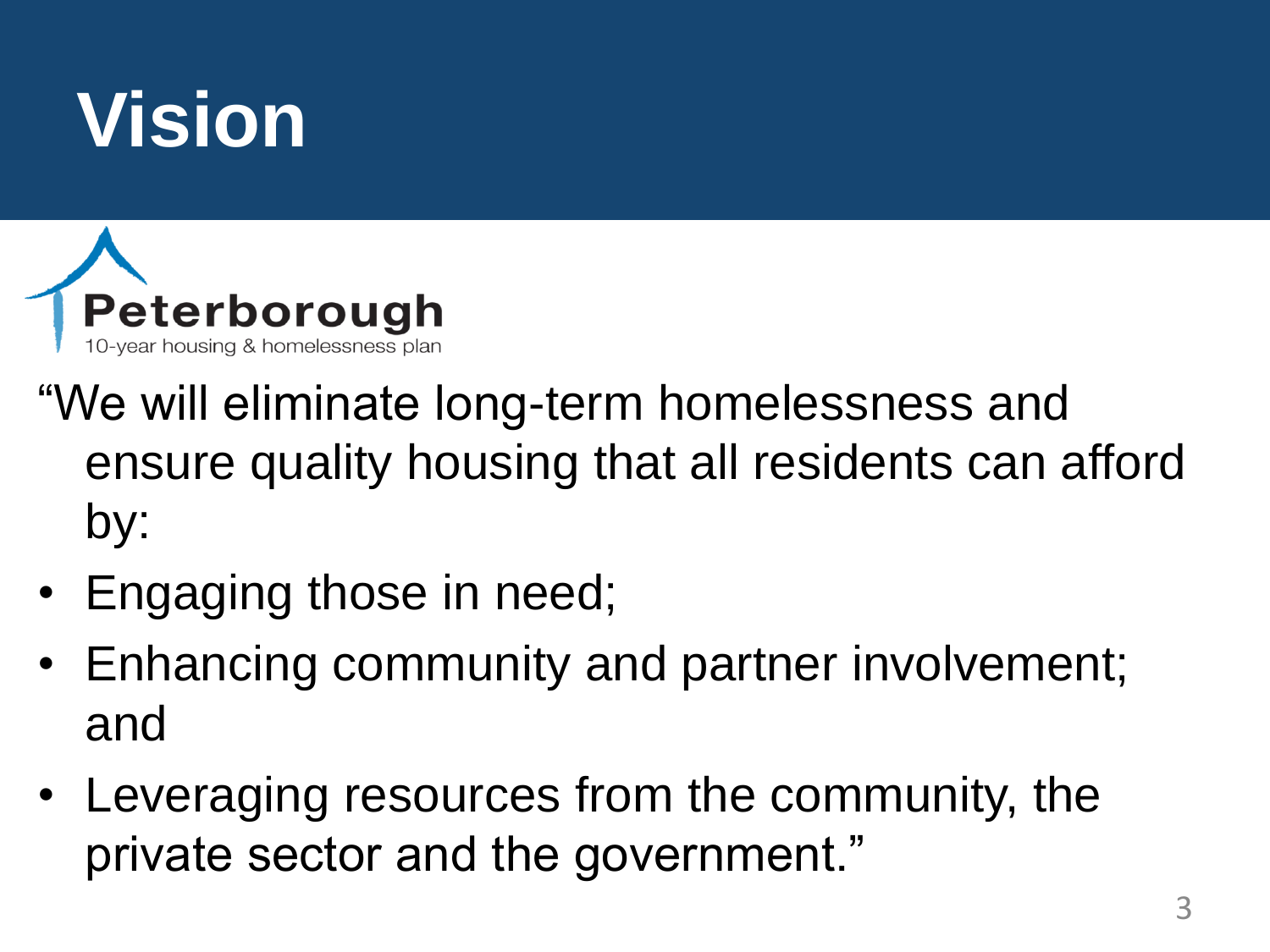## **2014 to 2024 Timeline for the Plan**

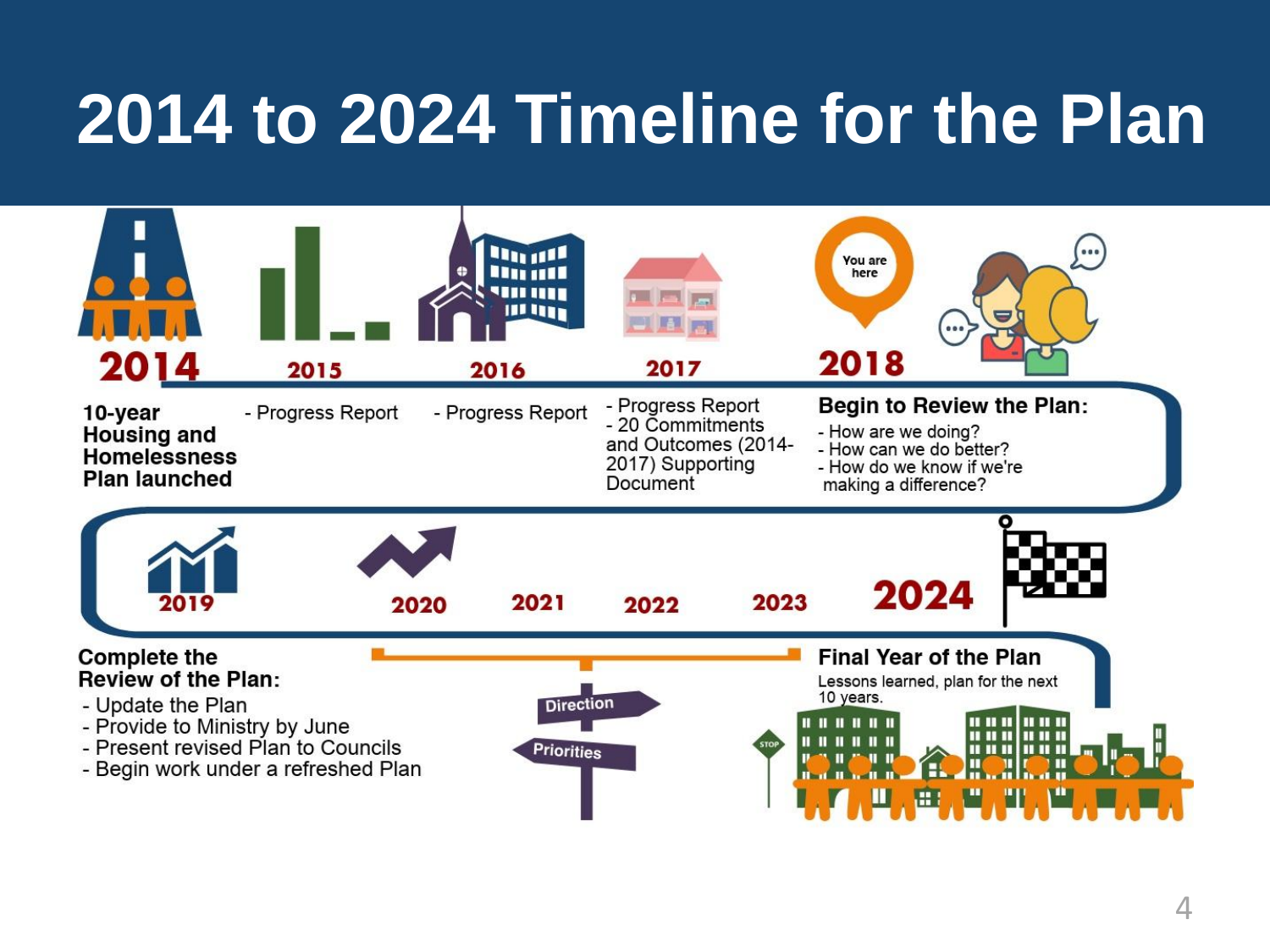## **Collaboration & Coordination**

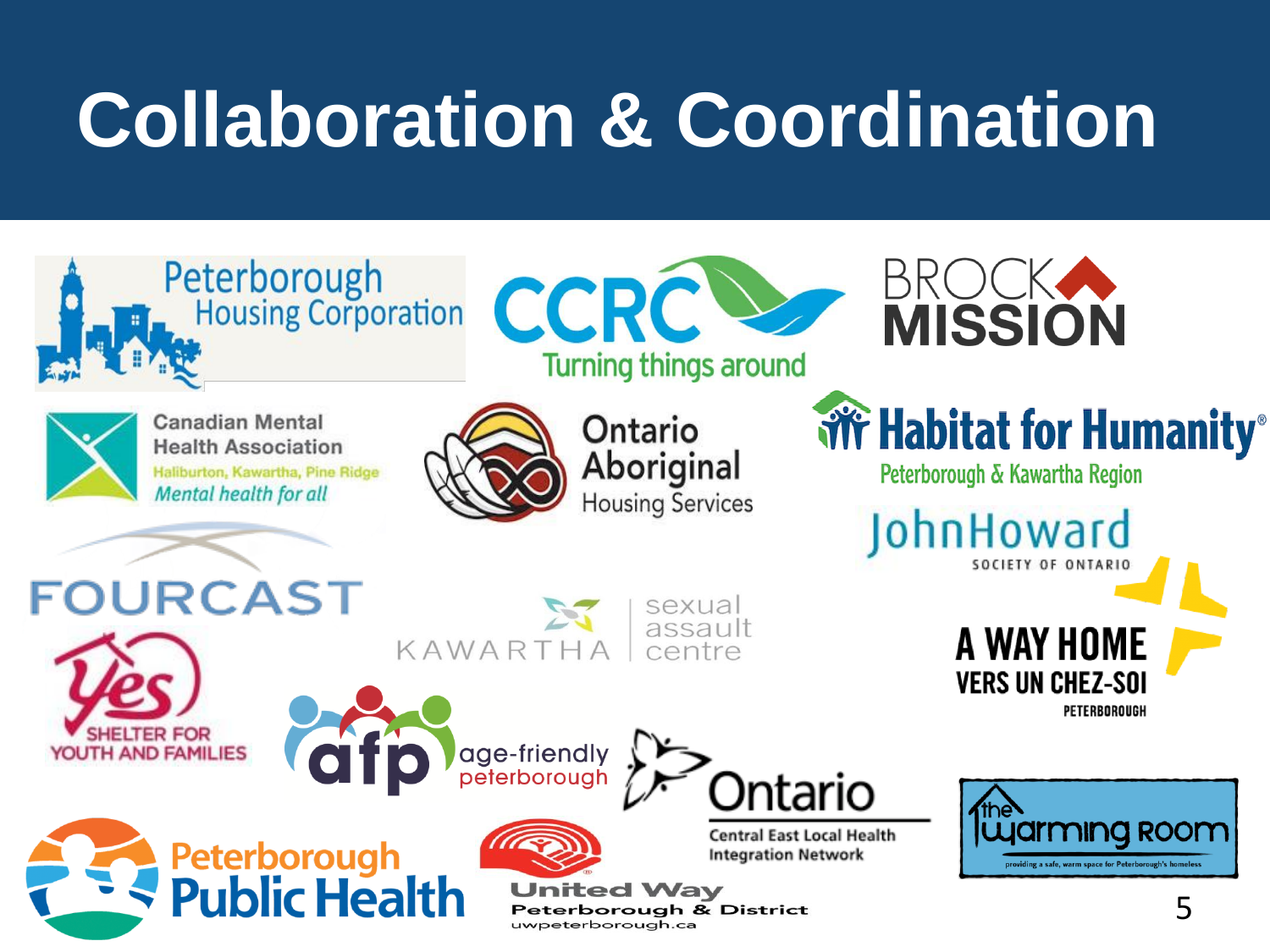# **New Layout for Reporting**

### **2017 Progress Report includes:**

- Highlights and Key Statistics
- Local Context Challenges
- Local Context Priorities
- Looking Forward

### **Summary of 20 Commitments and Outcomes**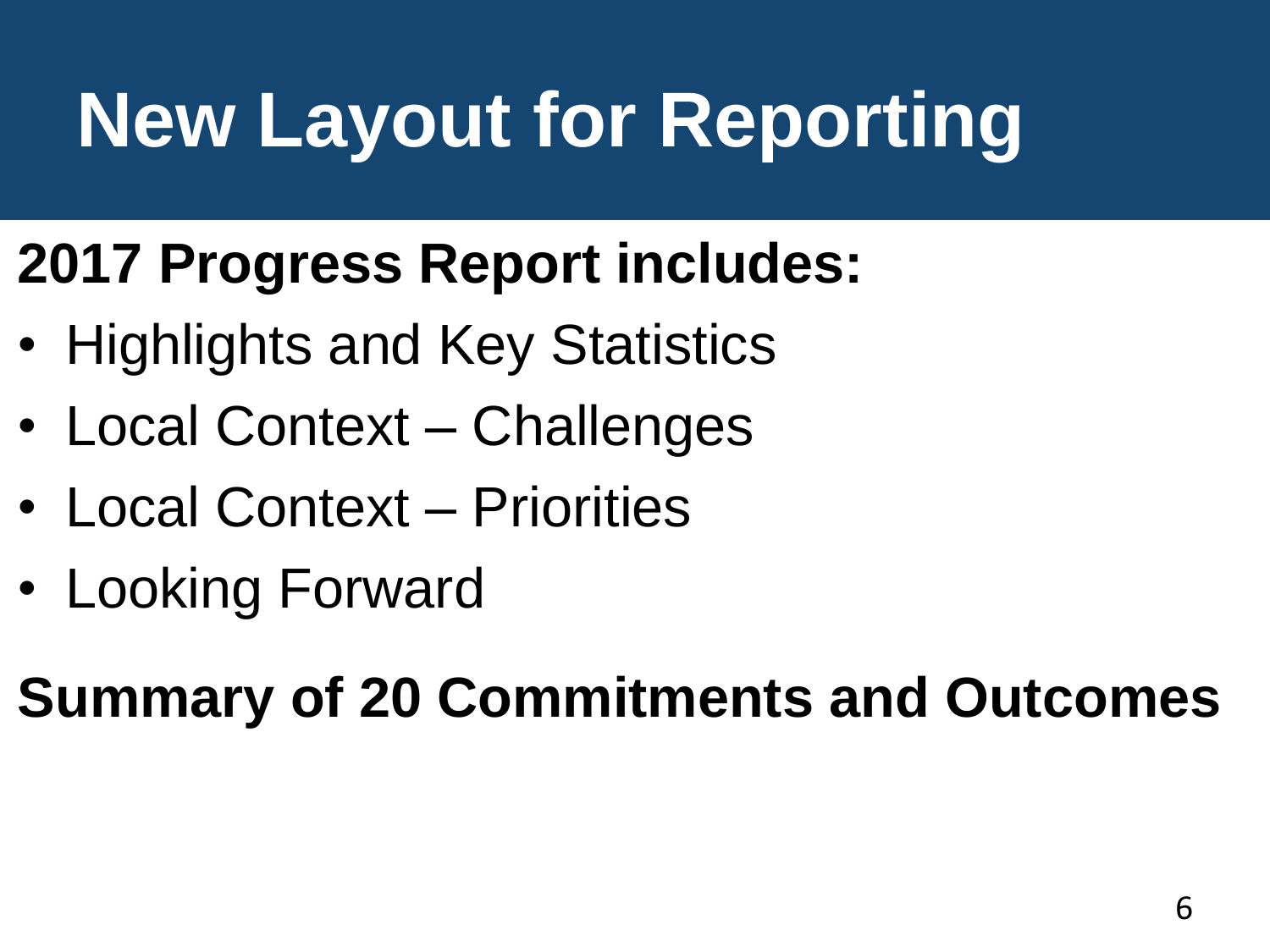## **Four Themes**

**Providing People-Centred Service** 

**Creating Housing Affordability** 

**Preventing Homelessness and Promoting Housing Stability** 

**Transitioning Out of Homelessness**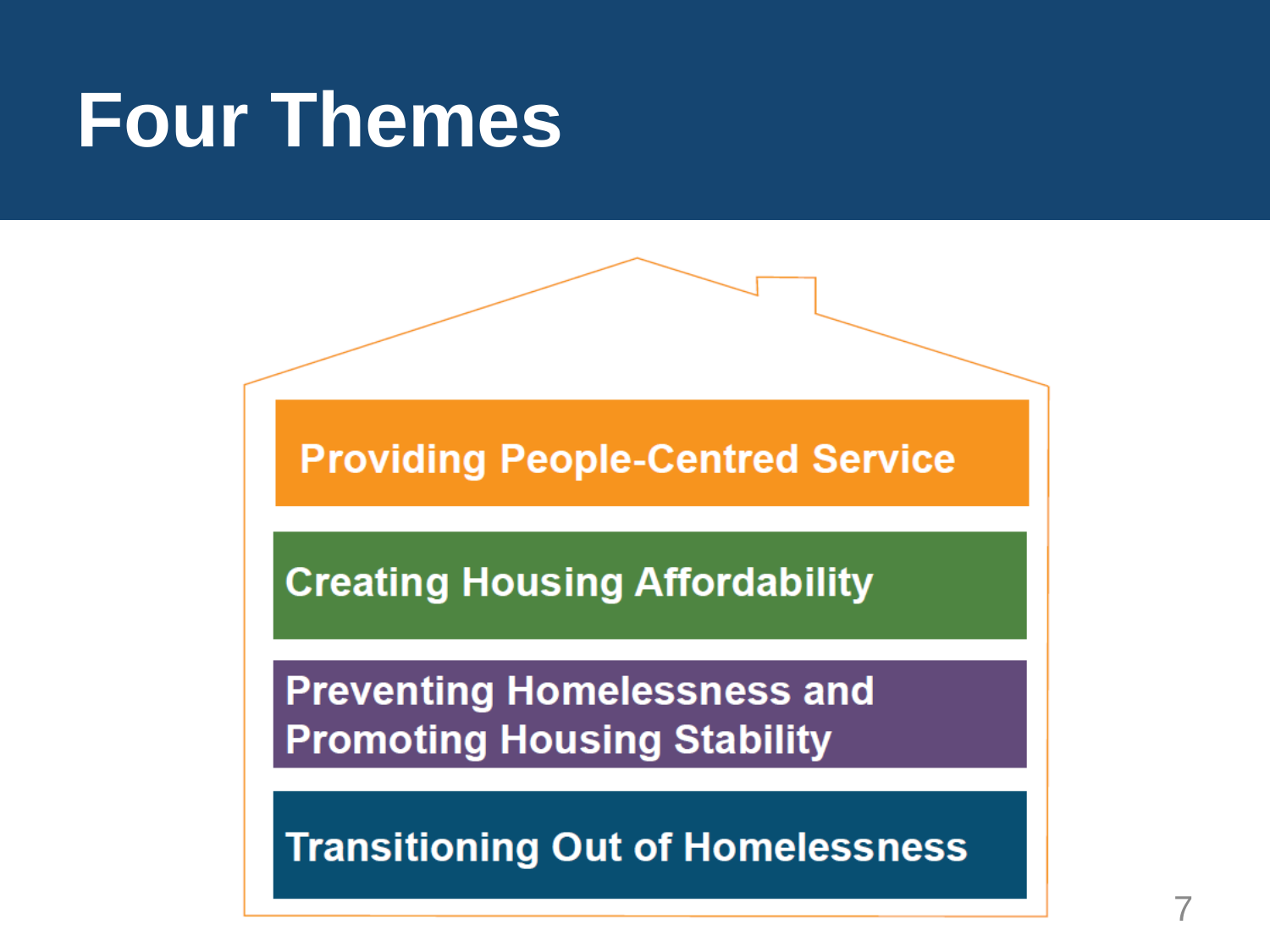## **Local Context - Priorities**

### Providing People-Centred Service

- Every year there are people who move into safe and affordable housing in our community.

### **Creating Housing Affordability**

- Significant investments to programs and projects that increase affordable rental housing stock, make apartments more affordable, assist with homeownership and to make necessary repairs.

### Preventing Homelessness and Promoting Housing **Stability**

- Significant investment to help people with their housing costs to prevent homelessness and keep people stable in their homes.

### Transitioning Out of Homelessness

- Peterborough is a leader in working to end homelessness and creating a needs-based community-wide system for people experiencing homelessness.

8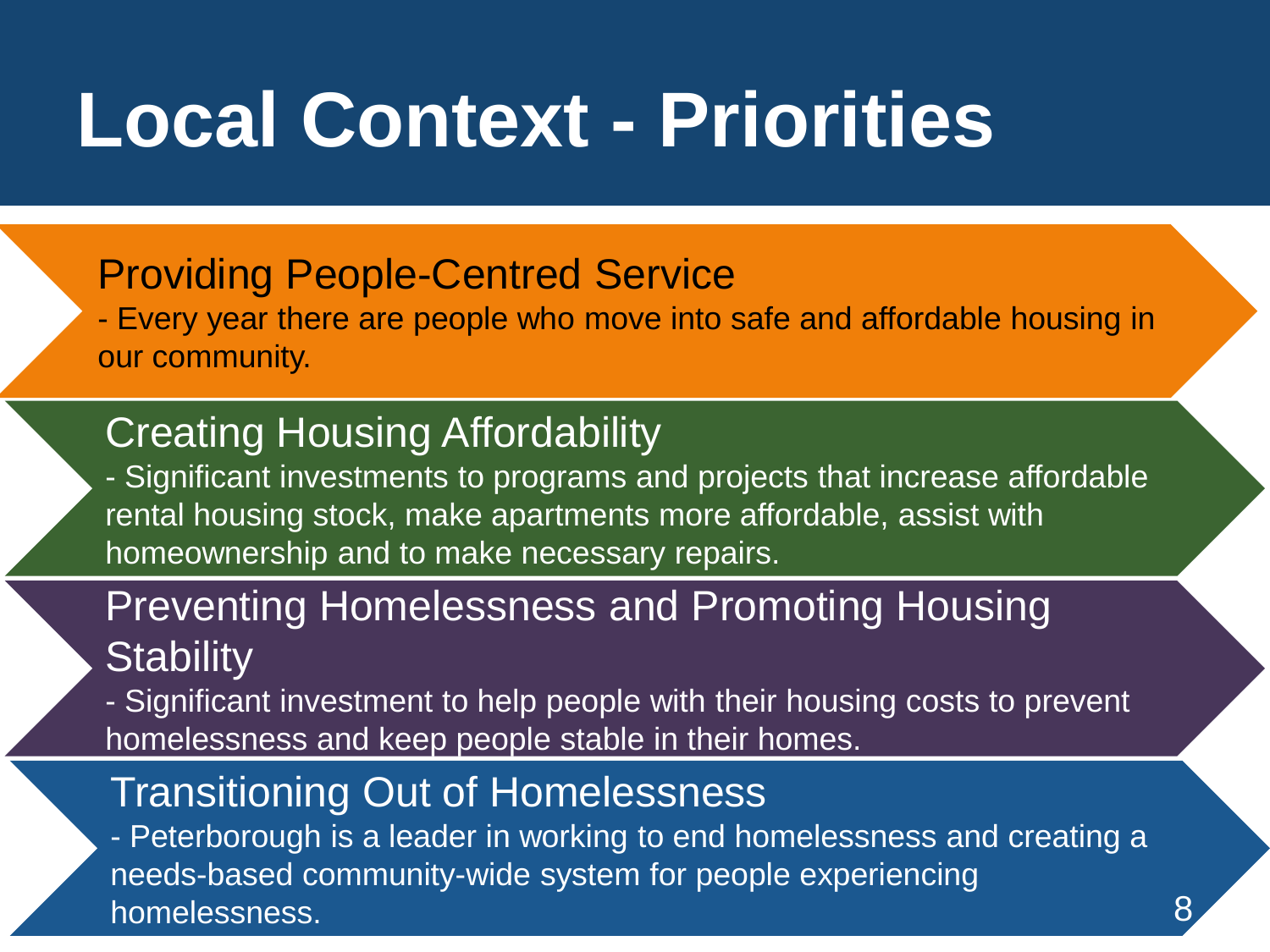### **Providing People-Centred Service**

people responded to a municipal rent supplement program survey about their quality of life.

# **28 106**

people identified housing as a key issue in the Community Wellbeing Plan feedback sessions.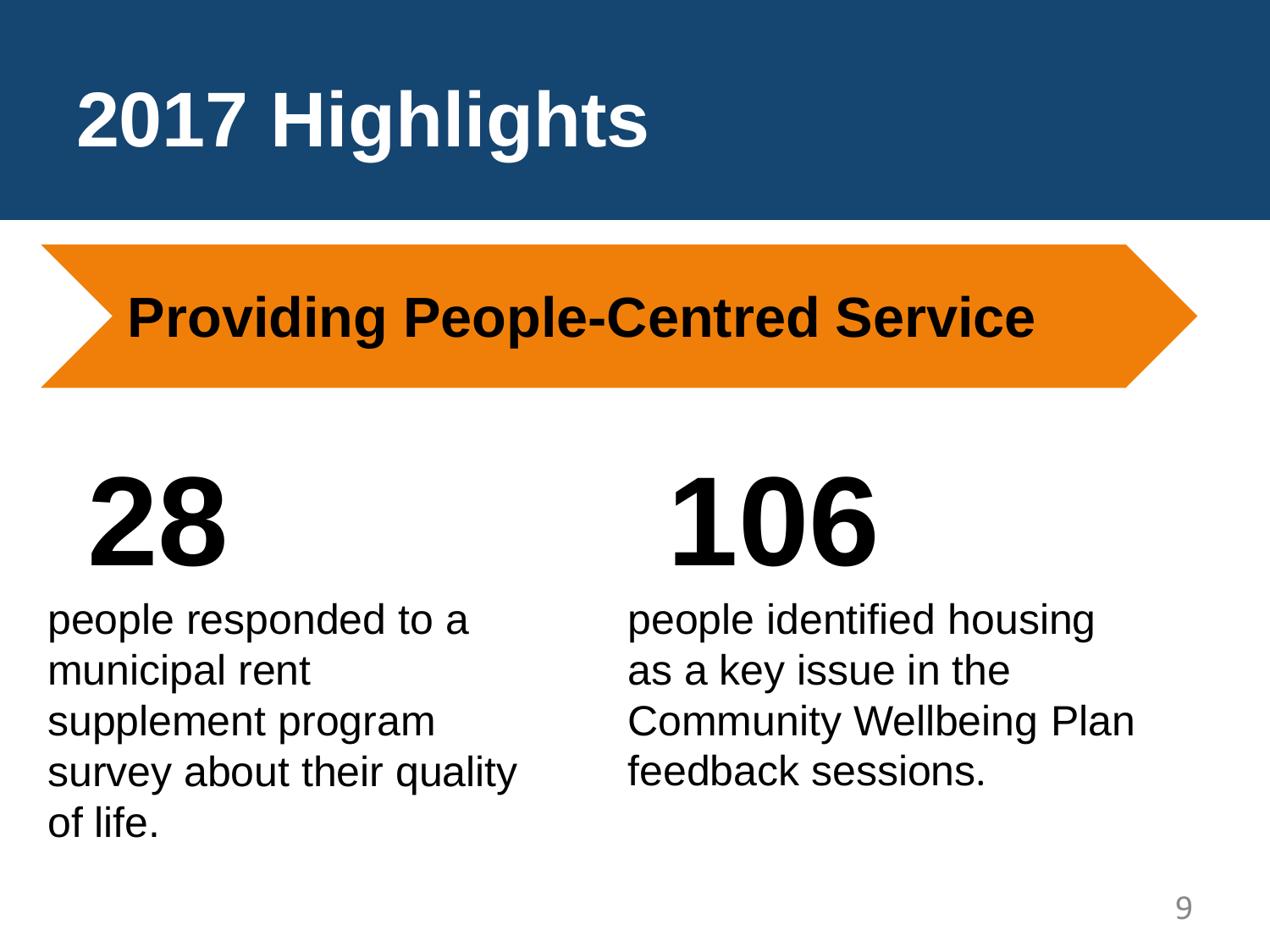# **2016 Highlights 2017 Highlights**

### Creating Housing Affordability



low-income households are getting a municipal rent supplement to help pay their rent.

renter households got help to buy a home. **6**

new affordable rental apartments in development.

10 low-income homeowners got help for necessary repairs, upgrades and accessibility modifications. **45**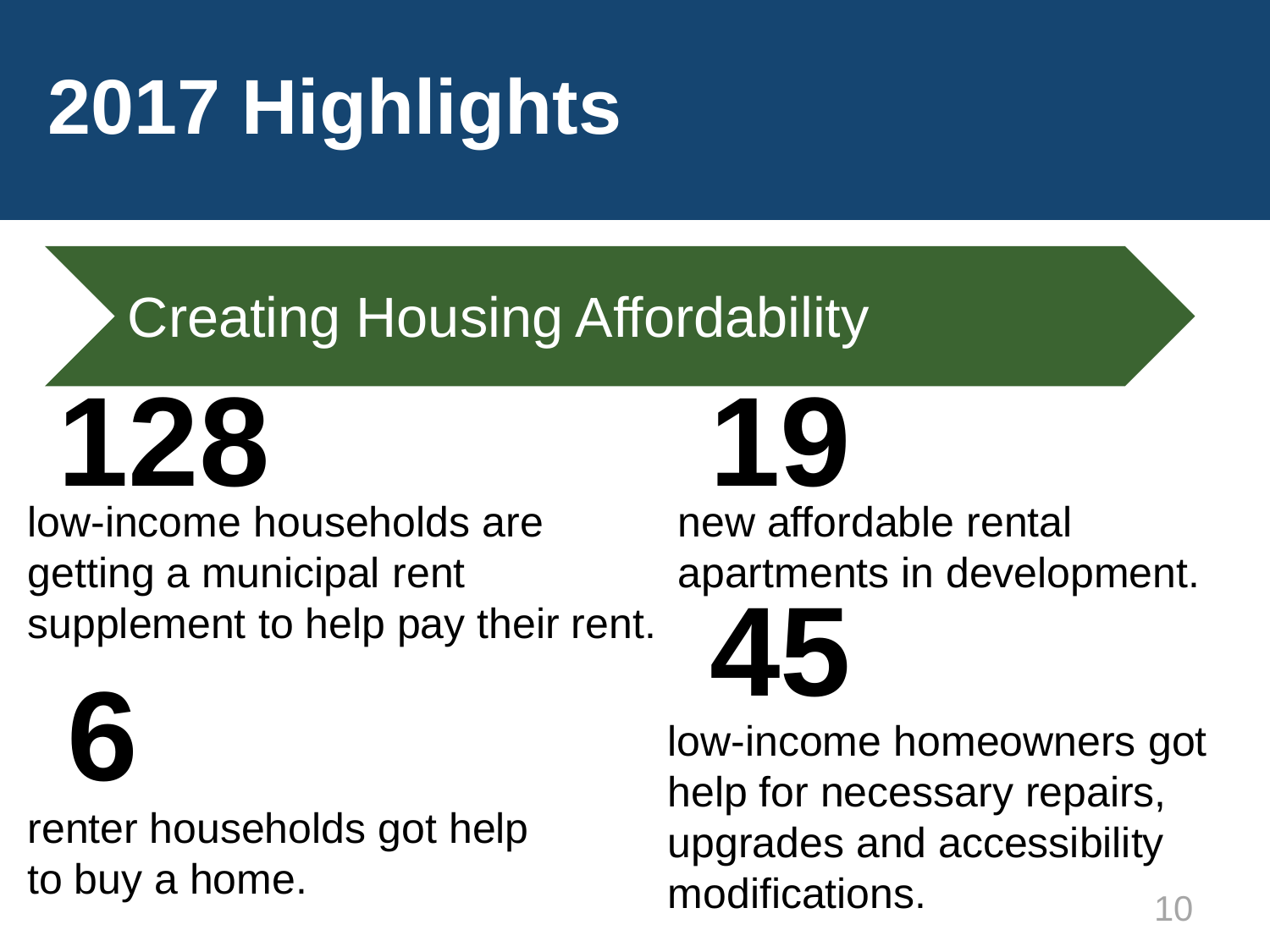Preventing Homelessness and **Promoting Housing Stability** 



### **Housing Stability Fund**

issuances to help pay for rent and utility arrears, last month's rent and other housing costs.

**Homelessness Coordinated Response Team (HCRT)** individuals were supported through HCRT.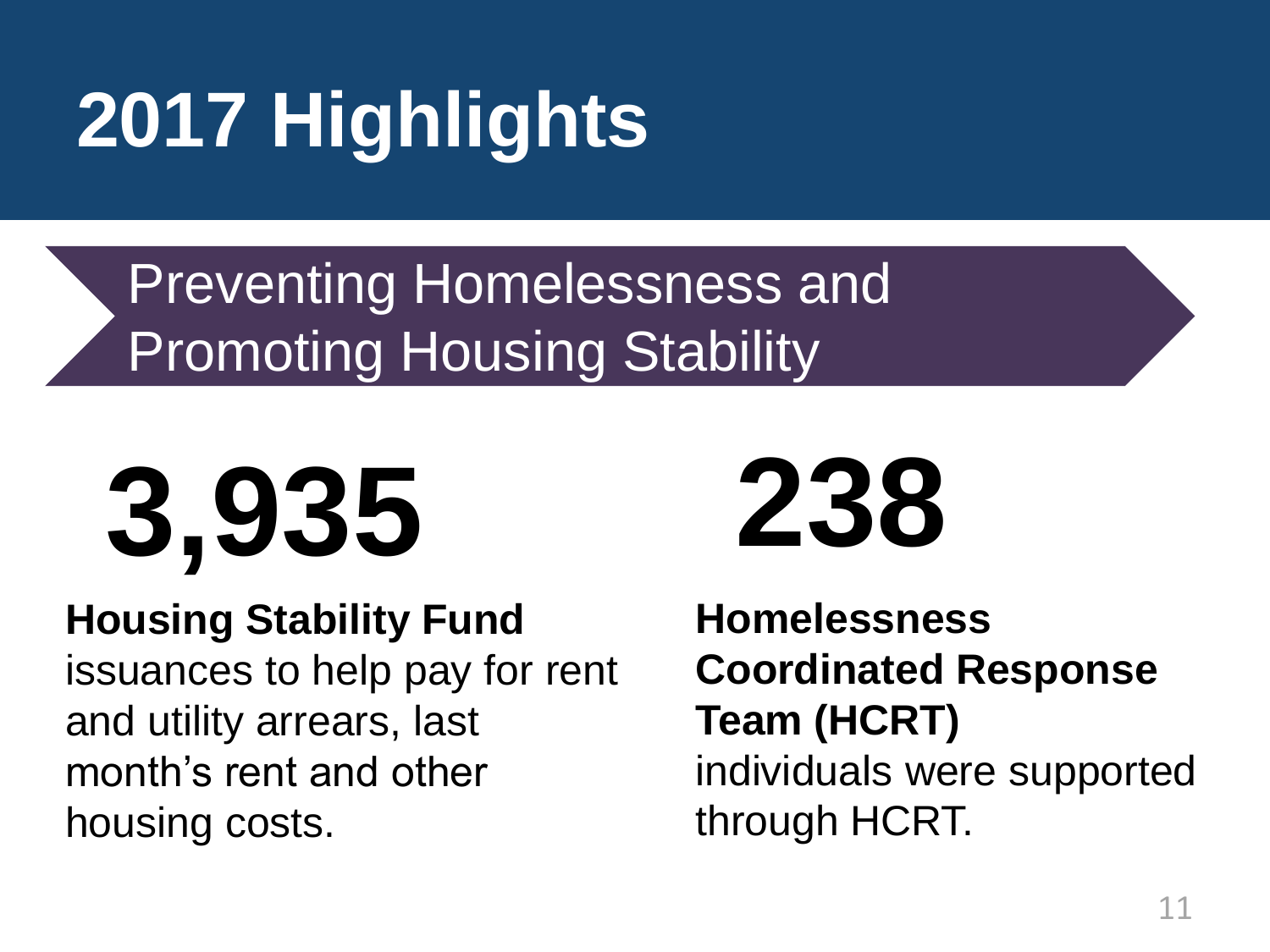### Preventing Homelessness and Promoting Housing Stability

### **This is Chris…**

Due to family disruption, Chris decided to leave home and couch-surf at a friend's house. Struggling to going to school, Chris went to the YES Shelter for Youth and Families for help.

This connection started the process for positive change for Chris, and included:

- $\checkmark$  Monthly income through Ontario Works
- $\checkmark$  Trustee services to help manage finances
- $\checkmark$  A safe and secure apartment that's affordable due to a rent supplement
- $\checkmark$  Development of life skills to successfully live independently

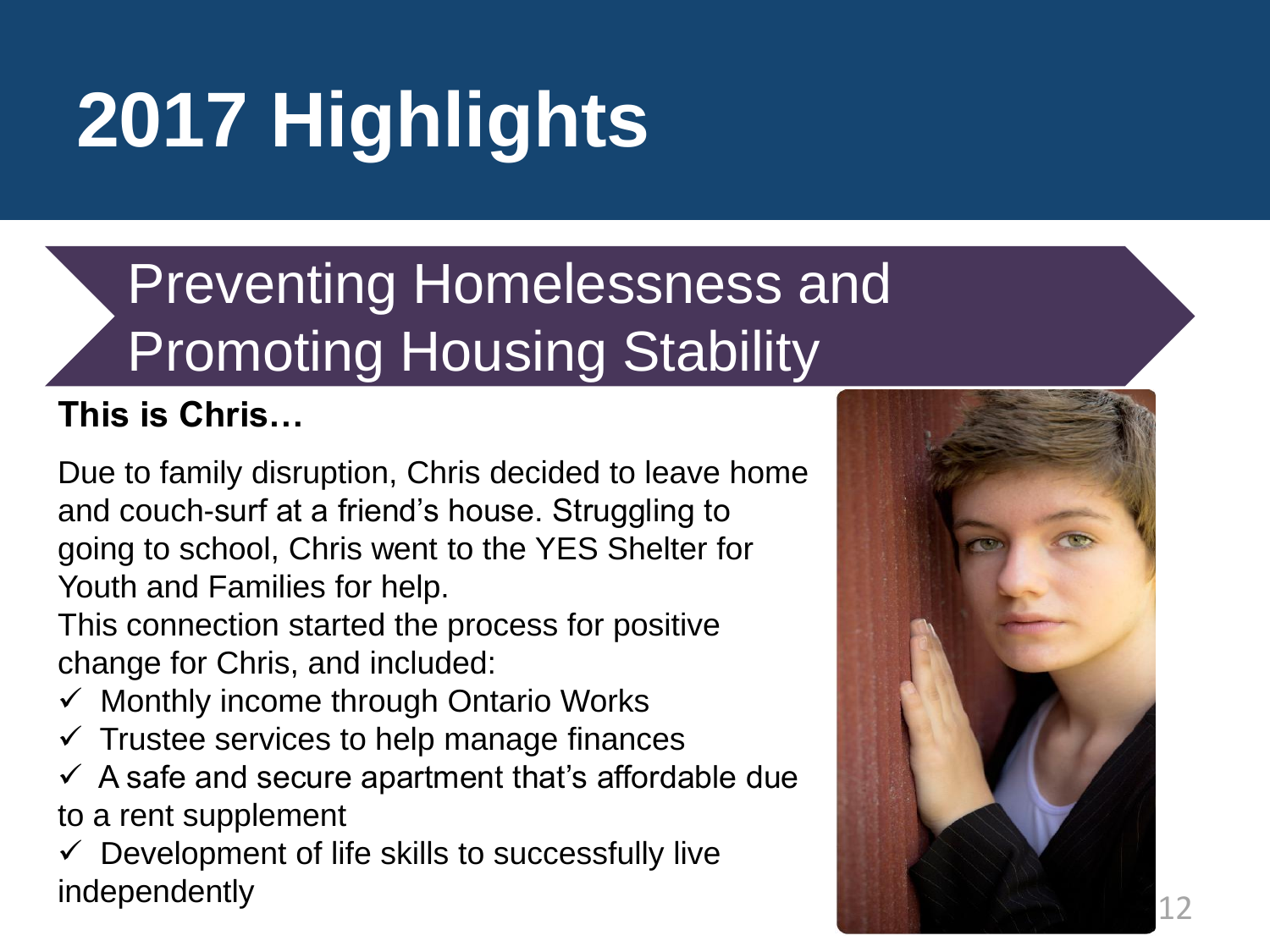### Transitioning Out of Homelessness

## **New "Home for Good" Funding**

**Includes \$1M 31**

City and community partners secured almost \$1 million in new funding for homelessness supports.

units of supportive housing for vulnerable populations experiencing homelessness.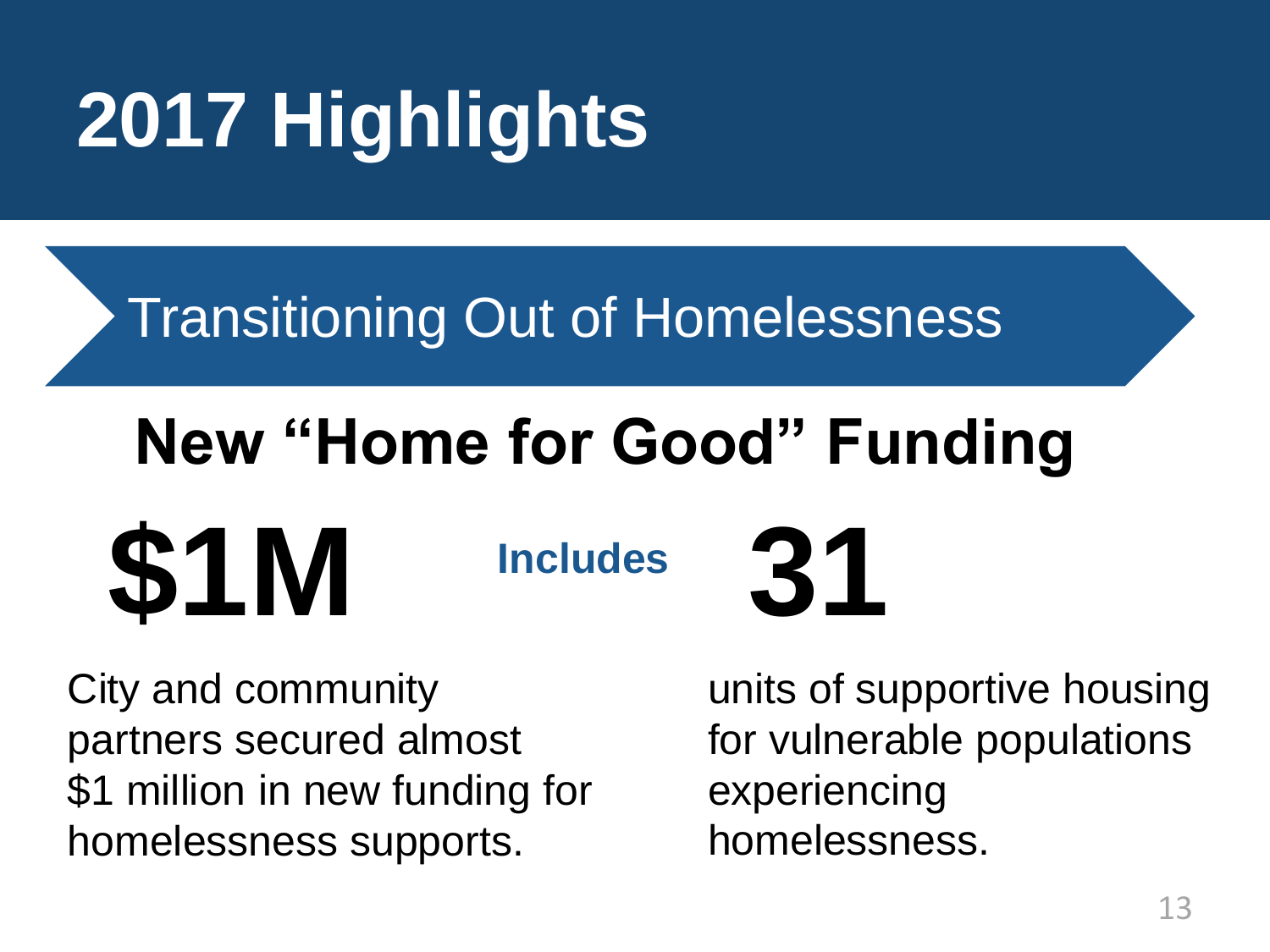## **Looking Forward**

### Providing People-Centred Service

- There are exciting new projects being built in our community.

**Creating Housing Affordability** - The costs of homeownership get easier and there may be more rental stock on the way.

### Preventing Homelessness and Promoting Housing **Stability**

-Increases in Provincial and Federal Funding and Services for housing and homelessness is on the horizon.

### Transitioning Out of Homelessness

- Our homelessness system continues to improve as we gather important information and continue to work together as a community.

14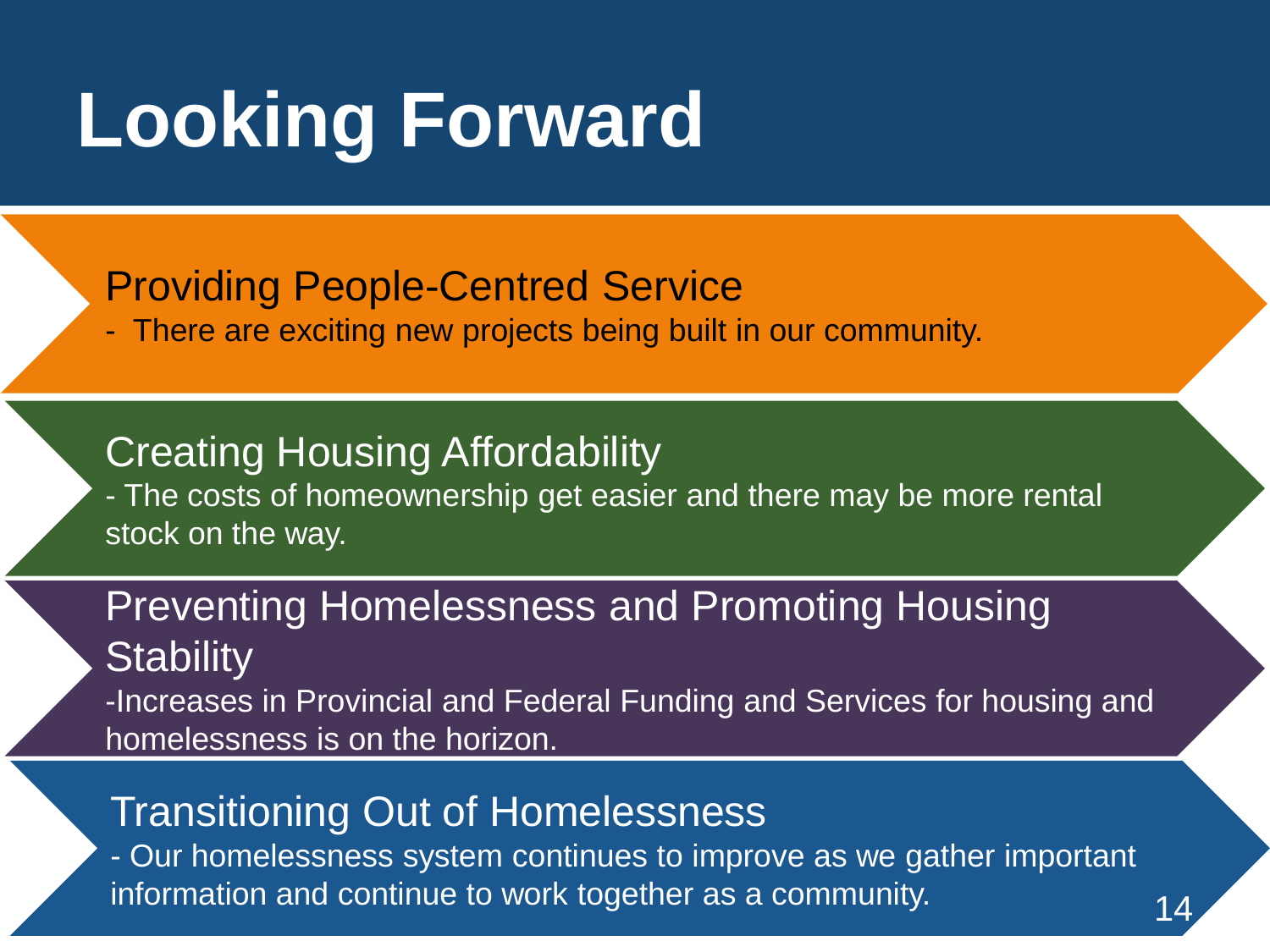# **Next Steps**

- The Plan continues to guide the City as Service Manager for Housing and Social Services to communicate its priorities and align its efforts in housing and homelessness programs.
- The Progress Report is evolving as a community report for measuring performance and monitoring trends.
- Looking forward, 2018/19 will be focused on the Five-year Review of the Plan.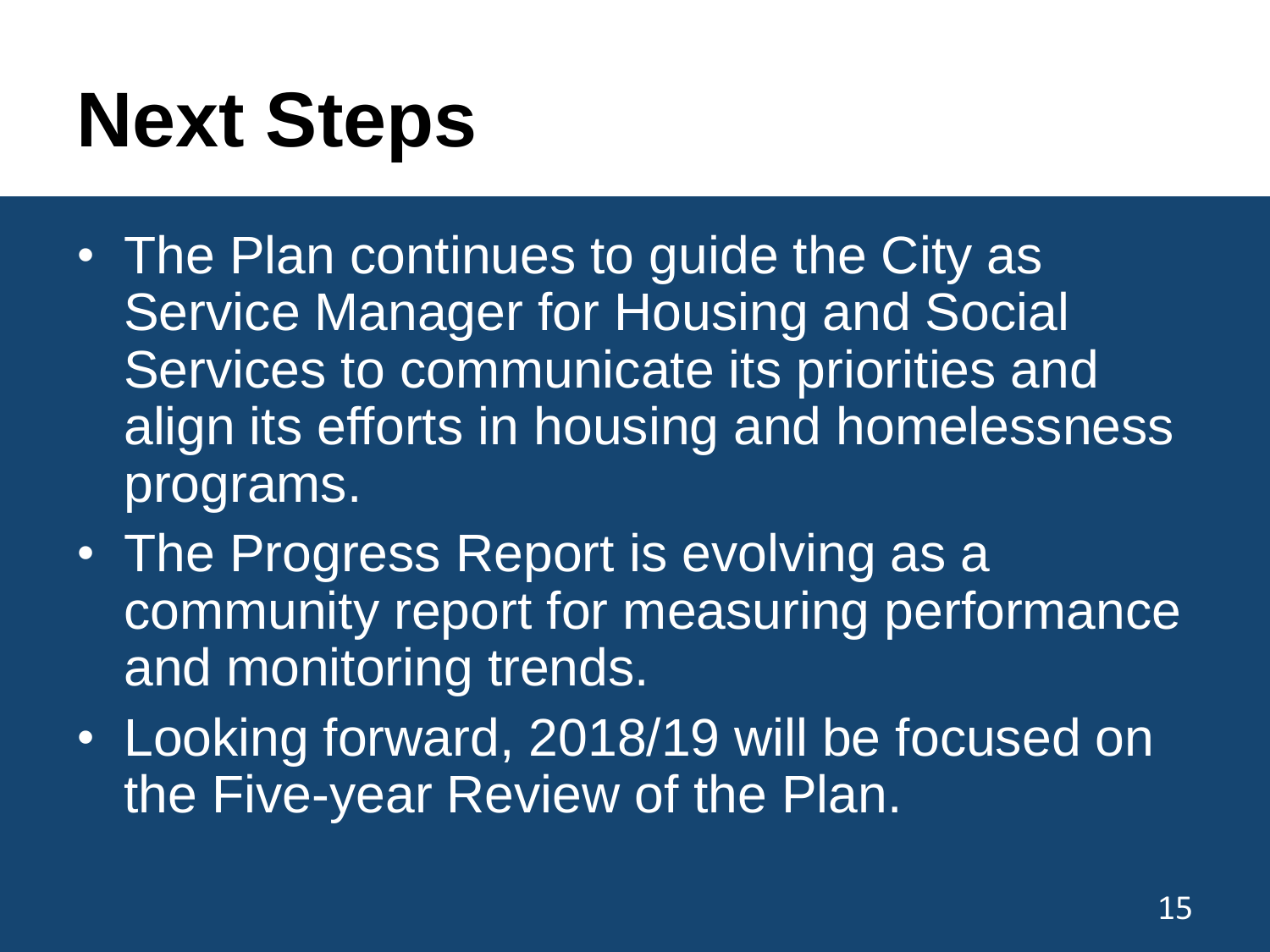## **Distribution**

Reports to:

- Ministry of Housing
- Peterborough County Council
- City and County-Selwyn Accessibility Advisory Committees
- Homelessness Support Services Coordinating Committee
- Housing providers and other stakeholders
- Posted to the City website and available in alternative formats upon request